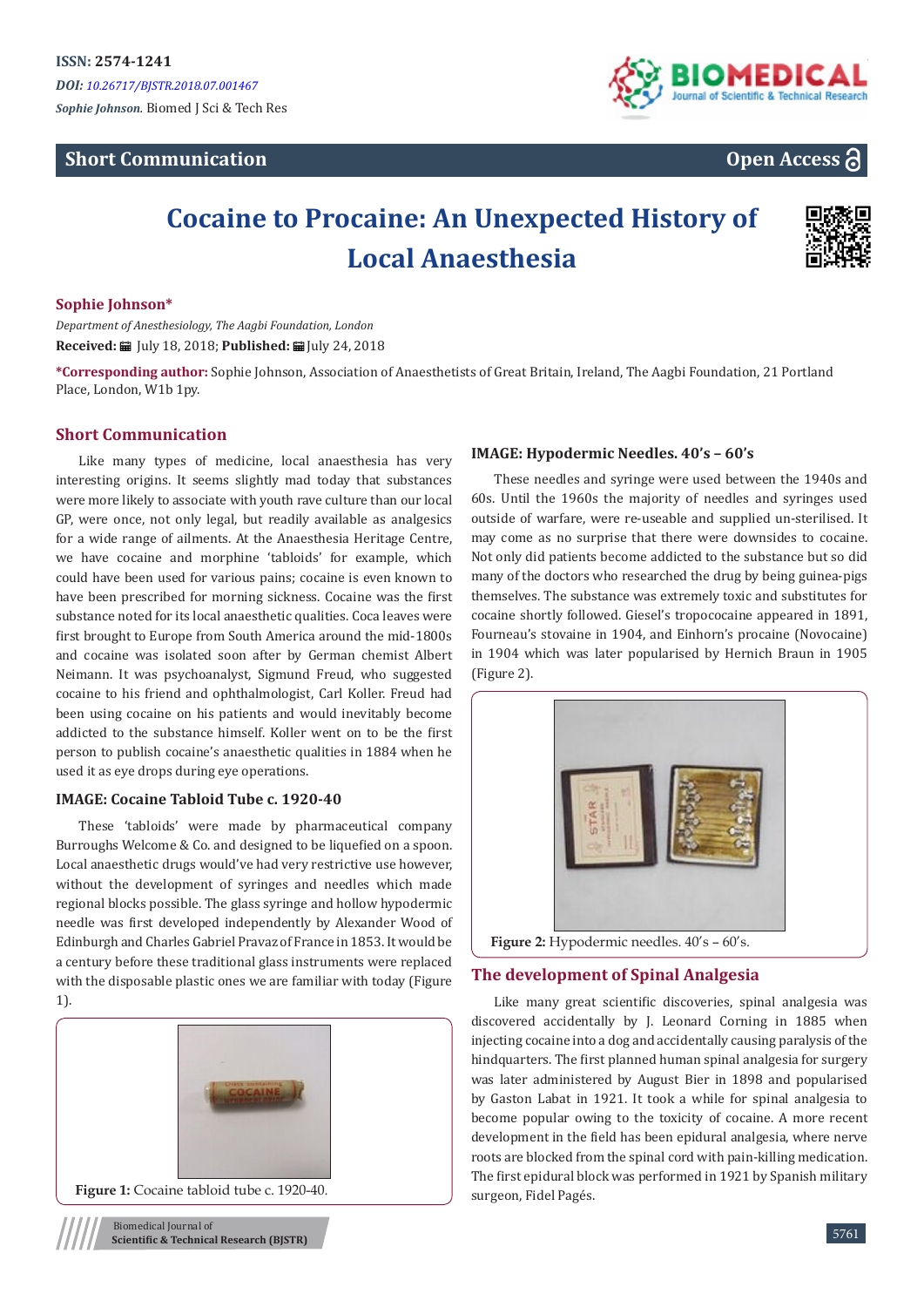#### **IMAGE: Labat Spinal Set**

Labat designed a spinal needle that was made of unbreakable nickel. It had a short, sharp bevel which acted as a wedge, pushing tissues aside rather than cutting them, and therefore minimising damage to the dura (Figure 3).



**Figure 3:** Labat spinal set.

#### **IMAGE: Nupercaine Ampoules**

Nupercaine is an amide-type local anaesthetic, similar to lidocain. It is very potent and long-lasting and used exclusively for spinal anaesthesia (Figure 4).



**Figure 4:** Nupercaine ampoules.

## **Regional Anaesthesia in Obstetrics**

Before epidural anaesthesia, general anaesthesia had been used during childbirth for many years. Famously, John Snow administered chloroform to Queen Victoria during the birth of her last two children. After the royal seal of approval this method became quite popular. Fidel Pagés' technique for lumbar epidural anaesthesia was popularised in the 1930s by Achille Dogliotti, best known for his 'loss-of-resistance' technique. George Pitkin was the first to use "controllable" spinal anaesthesia for delivery in 1928, and in 1931 Romanian surgeon, Eugène Aburel Bogdan, was the first to describe blocking the lumbar plexus during early labour, followed by a caudal epidural injection during the expulsion phase.

# **IMAGE: Pitkin tiltometer, 1955**

George Pitkin discovered complications with low blood pressure during controllable spinal anaesthesia could be avoided by putting the patient in the Trendelenburg position (feet higher than head). He created the tiltometer to accurately gauge the ideal degree. In 1941, American anaesthesiologist Robert Andrew Hingson collaborated with obstetrician Waldo B. Edwards, to study the use of continuous caudal anaesthesia during childbirth. Rather than removing the caudal needle after the injection as was customary, Hingson and Edwards studied the caudal region to determine where a needle could be placed to deliver continuous anaesthetic agents safely to the spinal nerves. This method was first performed on a woman in 1942 for an emergency Caesarean section. In 1947 Cuban anaesthesiologist, Pío Curbelo, first described the use of a lumbar epidural catheter. This allowed the needle to be removed and the anaesthetic to be administered through a catheter. Despite this being the most efficient method, it took nearly two decades for lumbar epidural anaesthesia to replace continuous caudal anaesthesia due to the lack of sterile single use plastic tubing. The availability of sterile single use plastic tubing started the era of epidural analgesia in labour (Figure 5).



**Figure 5:** Pitkin tiltometer.

#### **Dental Anaesthesia**

The first ever documented general anaesthetic administered was for a dental extraction in 1846. However, the development of local anaesthetic at the turn of the century would revolutionise dental practice. In 1884 R.J. Hall and William Halsted experimented with local anaesthesia during dental surgery. Hall wrote to the New York Medical Journal about successfully having his tooth filled after cocaine was injected to numb the area, without any pain or discomfort. In 1905, procaine (branded Novocaine) was created by Einhorn and Uhfelder in Germany, as a safer, non-addictive alternative to cocaine and became the local anaesthetic of choice in dentistry (and across the board). Procaine was widely used by dentist's right up until the invention of lidocaine in the 1940s. Lidocaine is less likely to cause allergic reactions than procaine and it's still one of the most popular local anaesthetics used in dentistry.

#### **IMAGE: Novocaine (procaine)**

Novocaine is the brand name for procaine. It was the first and subsequently best-known substitute for cocaine. It is not addictive, toxic or irritating, but as part of the amino ester group of drugs, allergic reactions are common. The development of local anaesthetic practice revolutionised surgery. Without it we wouldn't have many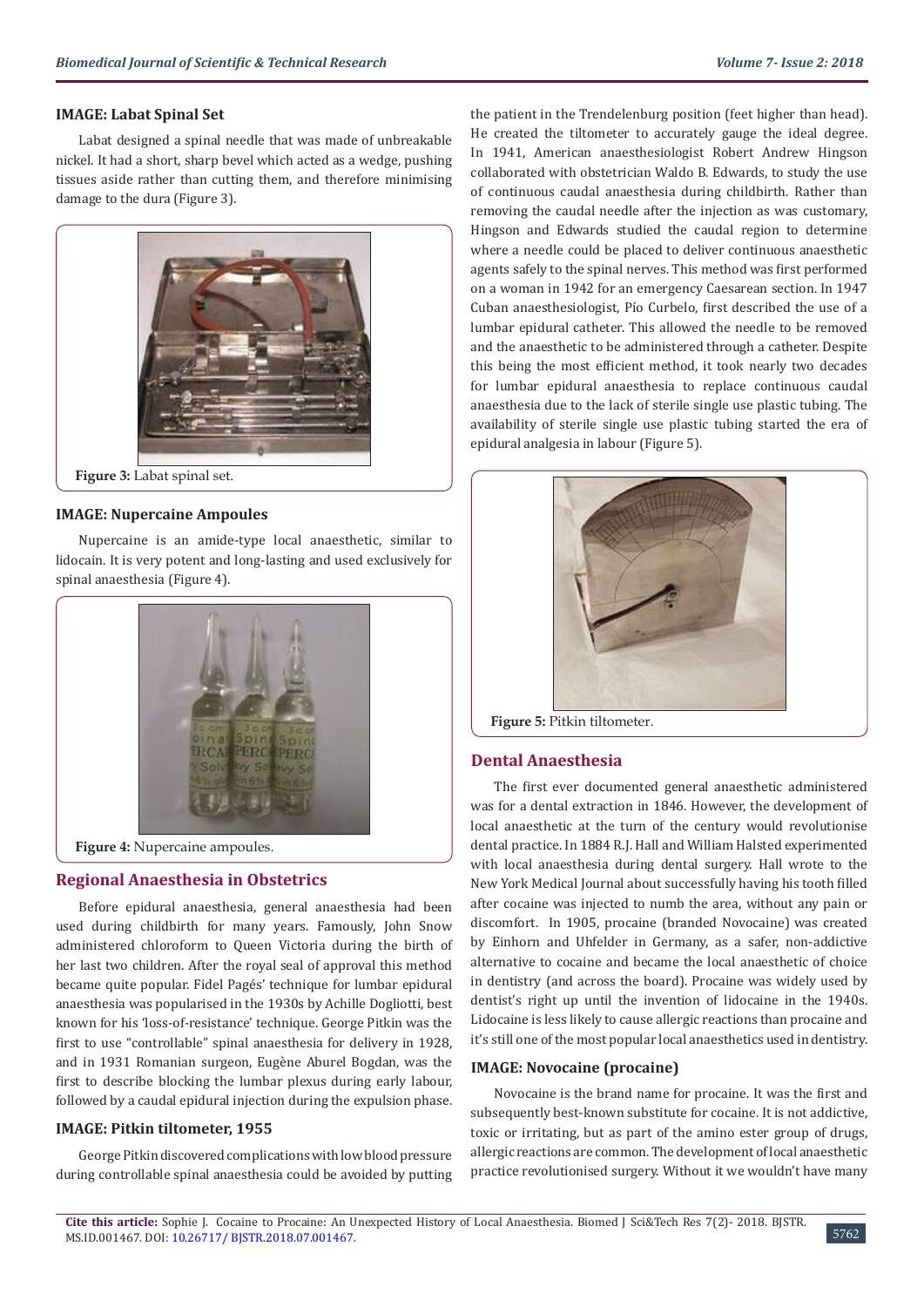of the routine procedures that are so common today. Every time you go to the dentist or have localised surgery; remember where you

would be without the pioneers of the past perfecting the technique of local anaesthetic (Figures 6-8).



**Figure 6:** Novocaine (procaine).



**Figure 7:** Glass Syringe.



**Figure 8:** Anesthesia-Heritage-Centre.